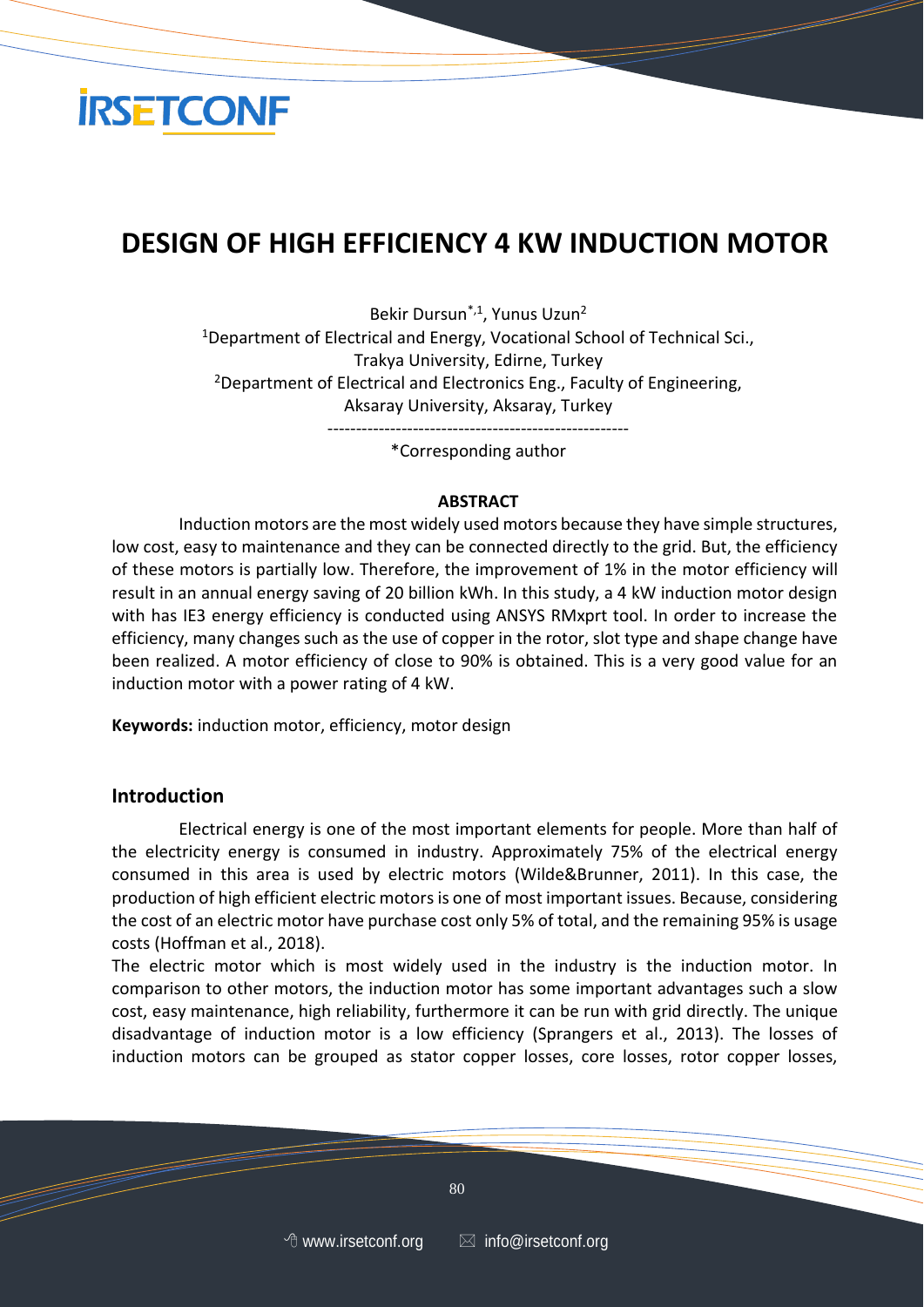

friction-wind losses and other losses. Although these losses are minimized by the studies, the overall efficiency of these engines may vary from 70-95% depending on the power. Electric machines such as motors, generators and transformers are designed for maximum efficiency at rated values. Energy efficient induction motors for same input will have higher efficiencies and power factors at high speeds. When the motor operates at lower voltage for long time, stator and rotor current will increase, and because of that copper losses will increase (Grewal&Rajpurohit, 2016).

Efficiency classes in electric motors are determined by the International Electrotechnical Commission (IEC) in 2014 according to IEC / EN 60034-30-1. According to this standard, electric motors are divided into four classes. These standards are shown in Tab. 1.

| Table 1. The efficiency classes for motors |  |  |  |  |
|--------------------------------------------|--|--|--|--|
| Super-Premium                              |  |  |  |  |
| Premium                                    |  |  |  |  |
| High efficiency                            |  |  |  |  |
| Standart efficiency                        |  |  |  |  |
|                                            |  |  |  |  |

*Table 1: The efficiency classes for motors*

If the motor power is high, the efficiency will be increased. While the efficiency values of small power motors are in IE1 and IE2 classes, it can be reached to IE3 and IE4 efficiency levels in medium and large power motors. Fig. 1 shows the efficiency values of the motor classes depending on the motor power.

*Figure 1: The efficiency classes of electric motors depend on the power*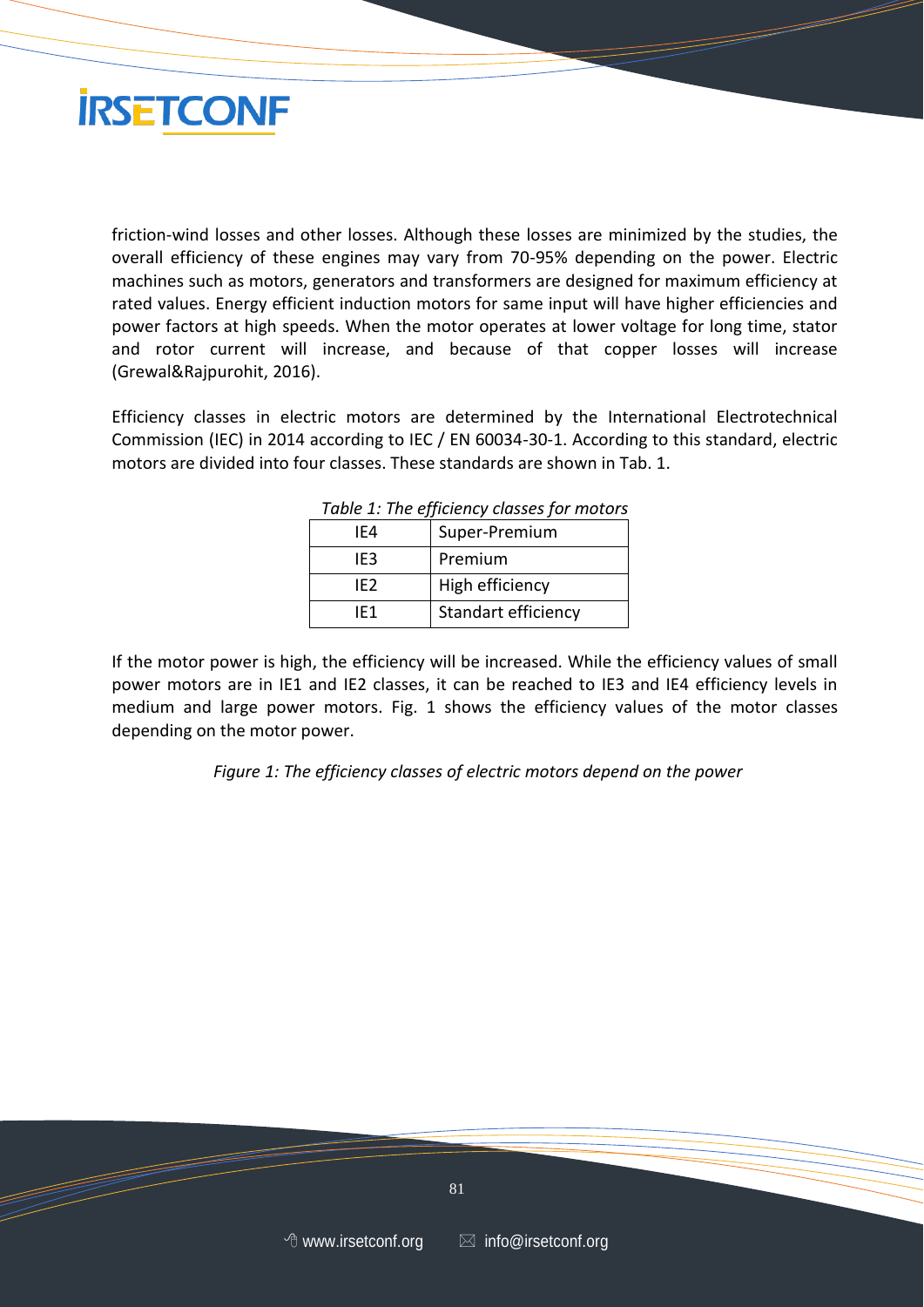# **IRSETCONF**



As it can be seen from the Fig.1, a motor has IE4 efficiency class if a 3 kW motor has 90% efficiency and a 100 kW motor has an efficiency rating of over 96%. Induction motors are the most used motor type in the industry applications. A small efficiency increase leads to great energy savings (Grewal&Rajpurohit, 2016). In this manner, an increase of 1% in the efficiency levels of induction motors will help an energy gain of 20 billion kWh per year. In addition, high efficient motors reduce greenhouse gas emissions with low energy consumption. Finite Elements Method (FEM) is widely used for induction motor design and analysis. Using the FEM, it is possible to realize very accurate analyses of electromagnetic systems (Bogliett et al., 2011), (Alberti&Bianchi, 2008), (Gmyrek et al., 2010). In this study, an electric motor with a power rating of 4 kW, 112M frame and IE3 efficiency class was designed using ANSYS Maxwell RMxprt tool.

The electrical machinery designers use frequently ANSYS Maxwell and its RMxprt tool because it has easy user interface and truly results. After the design is realized, it can be transferred to 2D and 3D systems for more accurate results. Induction motors have stator copper losses, rotor losses, core losses, friction and windage losses, and stray losses. These losses can be decreased at some rate with small changes in motor design. Specially, it is possible to reduce core and rotor losses with appropriate designs.

#### **Simulations and Results**

There are two important stages of motor design, stator and rotor design, in general. But in detail, there are many parameters that affected motor design in point of efficiency, torque, harmonics etc. Some of them are number and shape of slots, core lamination selection, type and shape of windings, wire section and number. There is no any rule for determining the slot numbers for stator and rotor. But these values should have well determined considering weight, cost and characteristics of motor. For these power level the 36 slot stator 28 slot rotor structures

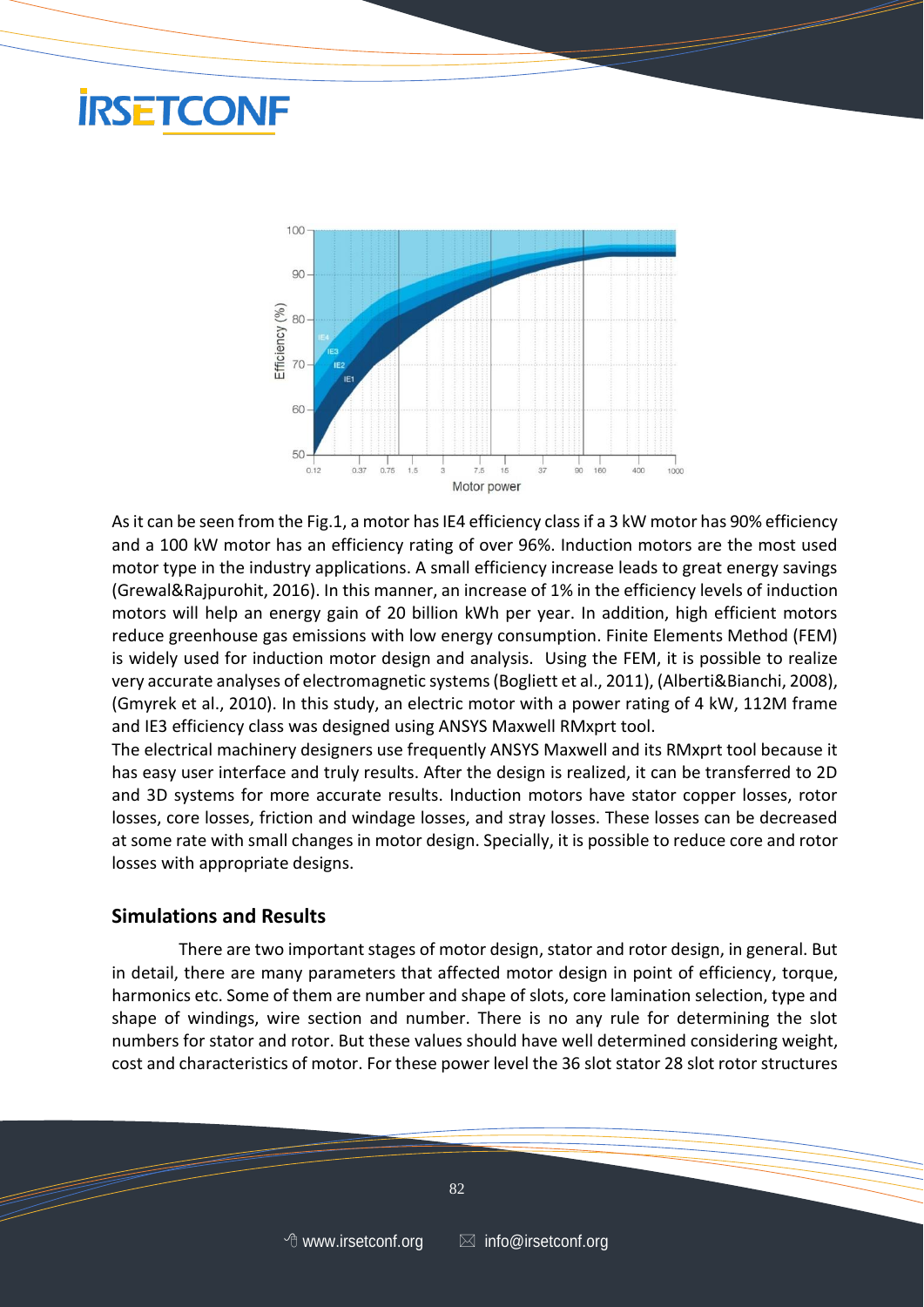

are widely used. In this design these parameters were used. Squirrel cage induction motor use widely in industry. Squirrel construction consist of iron laminates core, and the aluminum or copper is filled to core slots. Copper was preferred for filling the rotor slots in this study, because of increase the efficiency. The selection of core laminates is very important for high efficiency. M19 24G type laminated steels were used for stator and rotor cores. Tab. 2 shows the design parameters of induction motor which has 4 kW power and 112M frame, and Fig. 2 shows view of stator and rotor structure in ANSYS RMxprt software.

| Output Power (W)          |       | Stator outer diameter (mm) | 170   |
|---------------------------|-------|----------------------------|-------|
| Rated Voltage (V)         | 380   | Stator inner diameter (mm) | 105   |
| <b>Winding Connection</b> | Delta | Rotor outer diameter (mm)  | 104.5 |
| Number of Poles           |       | Number of stator slot      | 36    |
| Frequency (Hz)            | 50    | Number of rotor slot       | 28    |

*Table 2: Design parameters of induction motor*



*Figure 2: View of stator and rotor structure in the software*

An important parameter affecting motor efficiency is the length of stator and rotor core. Stator and rotor core length is taken as 165 mm. If it has more length, the motor efficiency is increased

 $\sim$  83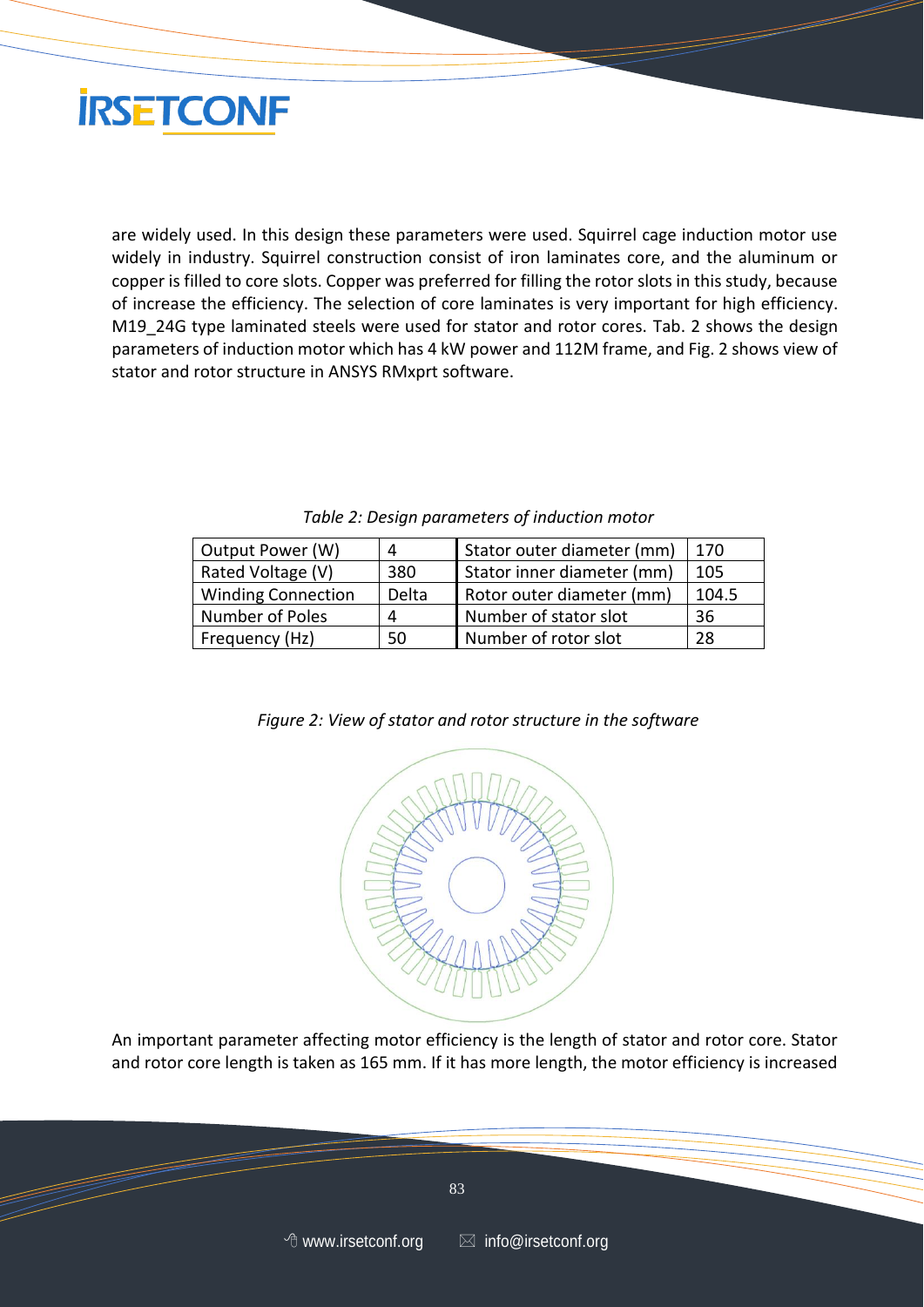

in only small scale, however motor will be bulky and expensive. Likewise, if motor length is shortened, the efficiency decreases rapidly. As a result of the simulations, for better efficiency value, stator slot is selected rectangular and rotor slot is oval. It is aimed to improve the starting torque of the motor thanks to the slot structure which gets thinner from outside to the center in the rotor. Concentric single layer winding was preferred for stator because it provide high efficiency and minimize balance problems.

In an induction motor, the current to be drawn depending on the power is at a certain value. In this case, it is very difficult to reduce the copper losses in the stator. The core losses can be reduced to a certain extent by selecting a quality core laminates. In this study, the core losses have been reduced using the core which have good quality. In addition to this, rotor losses are reduced by using copper bars and rings instead of aluminium in the rotor and also by providing high motor speed. Because rotor losses increase in direct proportional to slip. Tab.3 shows output values of the induction motor.

| Copper Loss of Stator Winding   | 254.53 | Output Power (kW)                 | 4000.4 |
|---------------------------------|--------|-----------------------------------|--------|
| Copper Loss of Rotor Winding    | 60.13  | Mechanical Shaft Torque (N.m)     | 25.85  |
| Iron-Core Loss (W)              | 89.04  | Efficiency (%)                    | 89.99  |
| Frictional and Windage Loss (W) | 41.28  | Power Factor                      | 0.787  |
| Total Loss (W)                  | 444.97 | <b>Rated Slip</b>                 | 0.0146 |
| Input Power (W)                 |        | 4445.37   Rated Shaft Speed (rpm) | 1478   |

| Table 3: Result values of induction motor |  |
|-------------------------------------------|--|
|-------------------------------------------|--|



As it can be seen from the Fig. 3, the efficiency of the motor increases depending on the speed. The efficiency is measured as 89.99% at this time while the rated speed is 1478 rpm. The maximum efficiency is 90.03%. Power factor is determined as 0.787 while working at nominal values. This motor is IE3 class in point of the efficiency. The air gap between the stator and the rotor is chosen

 $\sim$  84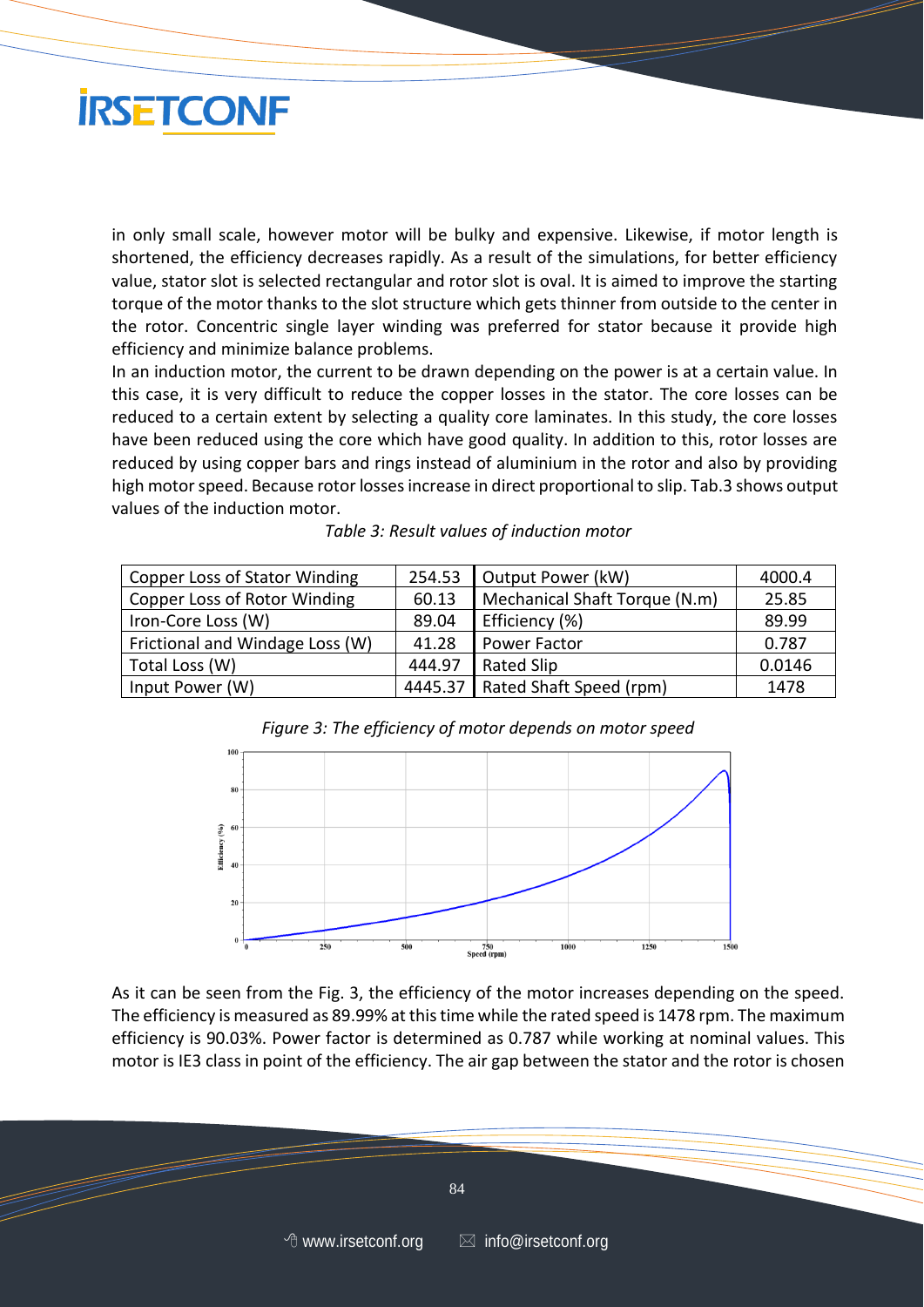

as 0.25 mm. Although this value is quite small, it is possible in today's technology. Thus, an improvement is achieved efficiency of 1.5% and starting torque of 50% when compared to 0.5 mm air gap. In addition, the power factor is improved.



*Figure 4: The output torque versus motor speed*

Fig. 4 shows the motor torque depend on motor speed. The starting torque of the motor is approximately 54 Nm. At the rated speed, the torque is determined as 25.85 Nm. This shows that the motor can be used not only for the fan type load, but also for loads that require high starting torque. The break-down torque of the motor is 101.37 Nm. This work is preliminary study for predicting induction motor parameters. The all of works which conducted by RMxprt can be transferred to 2D and 3D platforms of ANSYS. So, more realistic results can be obtained from these platforms.

### **Conclusion**

An induction motor with 4 kW power design is realized with ANSYS RMxprt tool in this study. This tool provides important advantages for predicting motor parameters. In this work, some key changes have been made, such as the use of copper instead of aluminium in the rotor, keeping the air gap small, designing different stator and rotor slots. Furthermore, a quality core laminates is selected which have low iron losses. In this way, the efficiency of the motor is 90% and this value corresponds IE3 motor class. The most important improvement is obtained thanks to reduced core and rotor losses.